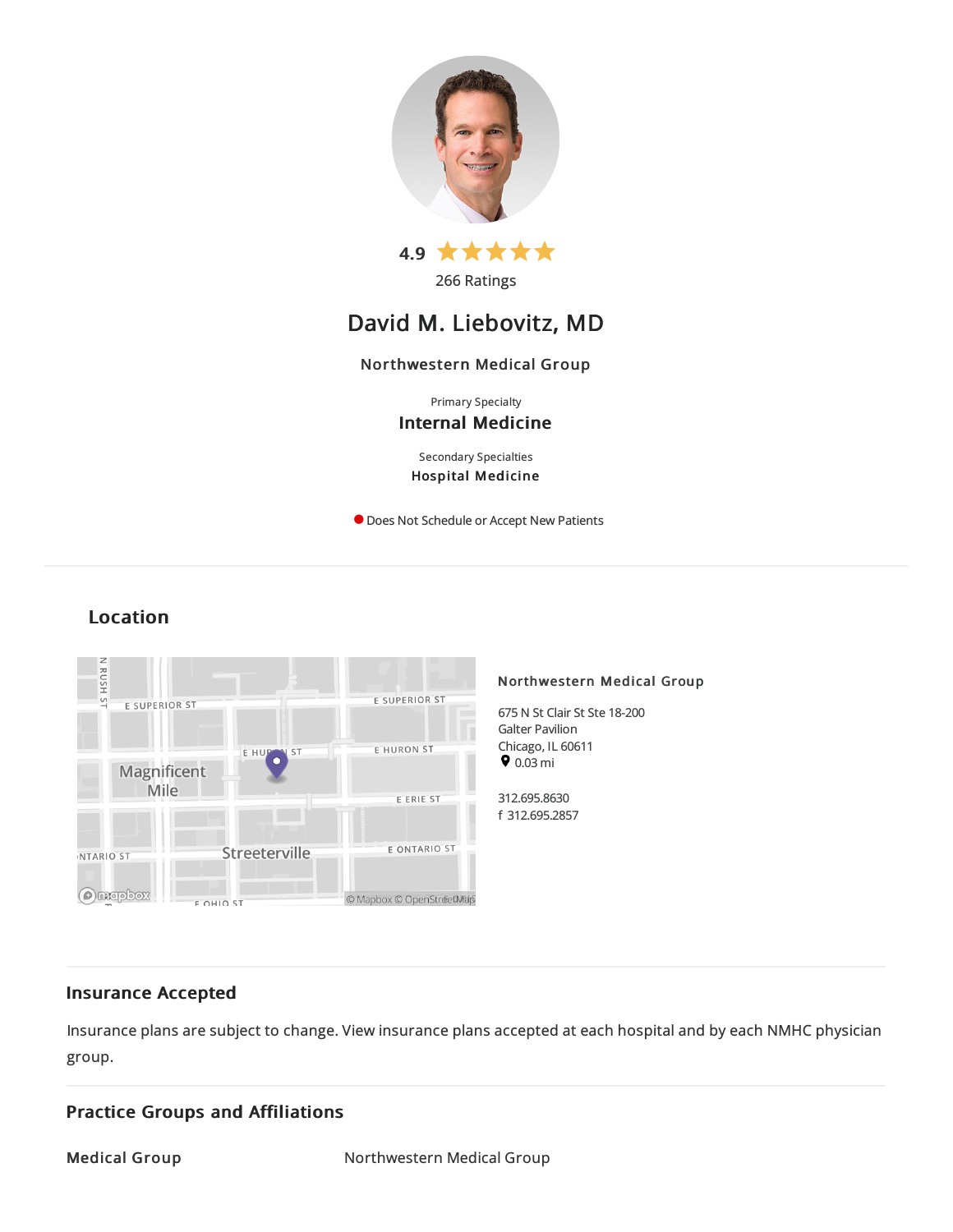| Northwestern Medicine Physician Network<br>Northwestern Memorial Hospital |
|---------------------------------------------------------------------------|
|                                                                           |
| MD, University of Illinois at Chicago College of Medicine - 1990          |
| University of Chicago - 1993                                              |
|                                                                           |

## Board Certifications

American Board of Internal Medicine- Internal Medicine(Certified) American Board of Preventive Medicine- Clinical Informatics (Certified)

## Practice Focus Areas

Chronic Disease Management Comprehensive Primary Care Healthy Aging

Heart Disease Prevention Hypertension Inpatient Medicine Preventive Medicine

## Ratings & Reviews

At Northwestern Medicine, our patient's feedback is important to us. While different care providers have their own unique strengths, we strive to be as transparent as possible with our quality of care. Read more

## Care Provider Ratings

Overall rating



Reviews From Patients 172 Reviews

AUGUST 302021 He is very caring

## AUGUST 29 2021

Dr. Liebovitz is superb: an excellent communicator, a good listener, patient, and responsive.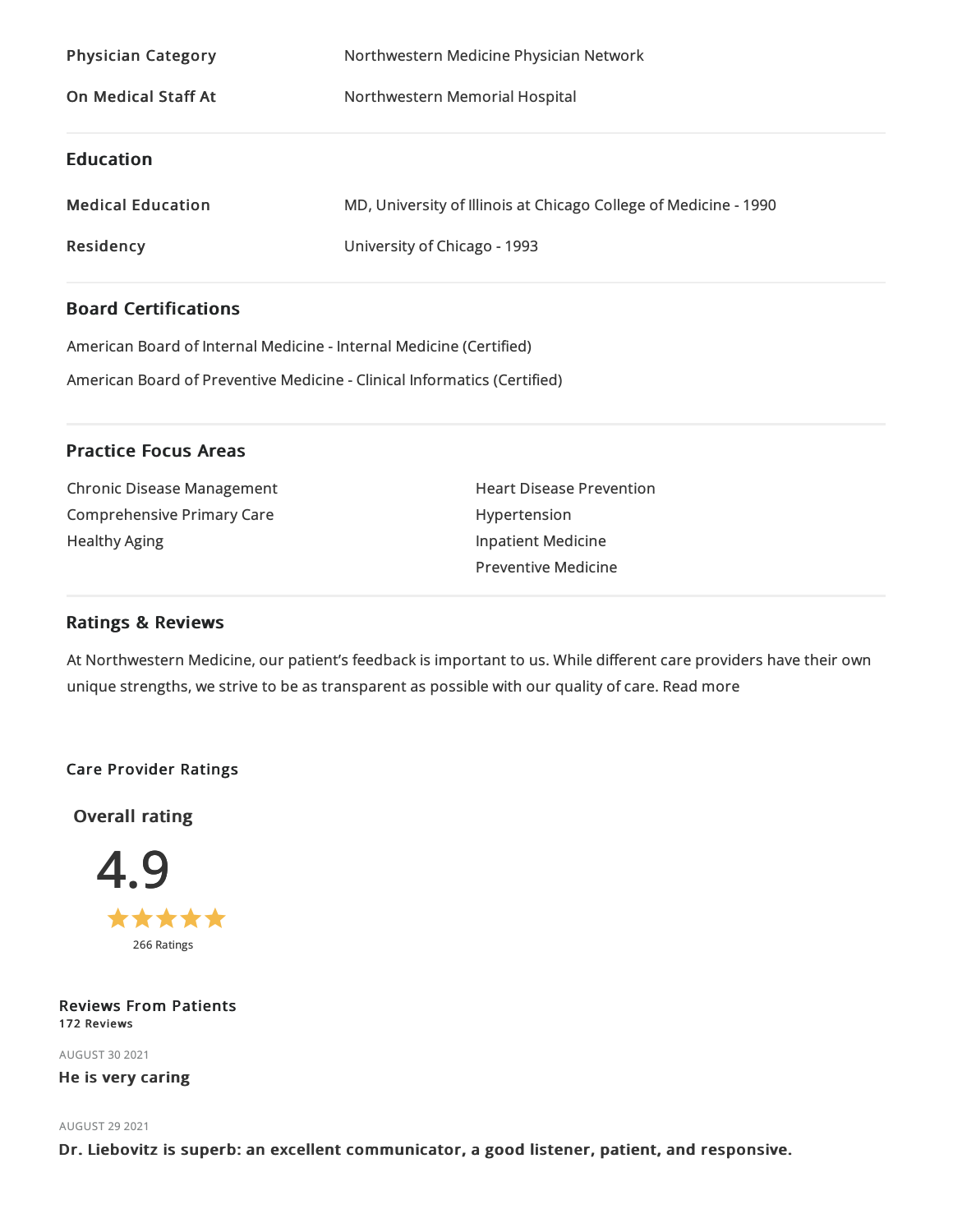#### AUGUST 242021

This was my first virtual Ëœtel-visit appointment. It took 3 trys to get my mobile phone settings. After that the appointment went smooth. Dr Liebovitz took care of my immediate requests to renew Rxs. He also reviewed my medical history to make suggestions for my ongoing preventive care. I was very comfortable with the virtual appointment and felt I was receiving the best if care. I would not hesitate to consult him again for my medical care. Thank you so much!

## AUGUST 202021

Compassionate, caring and thorough in his examination.

## AUGUST 172021

Great listener. Takes time to explain treatment options. Thorough. Knowledgeable.

## AUGUST 112021

Respect his insight and opinion on my health and care needs. Attentive, personable and very professional.

## JULY 262021

He listens to my health concerns and provides sound advice.

## JULY 242021

Listened to all aspects of the situation and provided thoughtful recommendations.

## JULY 192021

1. He took my concerns seriously and attended to each one, regardless of how minor they may have appeared. 2. He arranged for testing or imaging when necessary. 3. When there are alternative options to testing or treatment, he explained those as well. 4. I feel as though he is only prescribing medications I absolutely need and not giving me medications that only might be useful. (Personally, I'd rather not take so many meds.) 5. He's thorough and follows-up either in the appointment or in My Chart. 6. He provides comments about my testing results in My Chart soon after the results come in. 7. He has a good patient rapport. He's easy to talk to and makes me feel comfortable.

## JULY 182021

I have already recommended my husband to Dr Liebovitz because I know how particular my husband is. Dr Liebovitz gets high scores

#### JULY 182021

He is an excellent physician.

## JULY 152021

He is a very thorough, data driven practitioner.

## JULY 142021

Excellent doctor. Knowledgeable. Proactive. Good bedside manner.

## JULY 122021

Very good listener, seems to think outside the box, very thoughtful.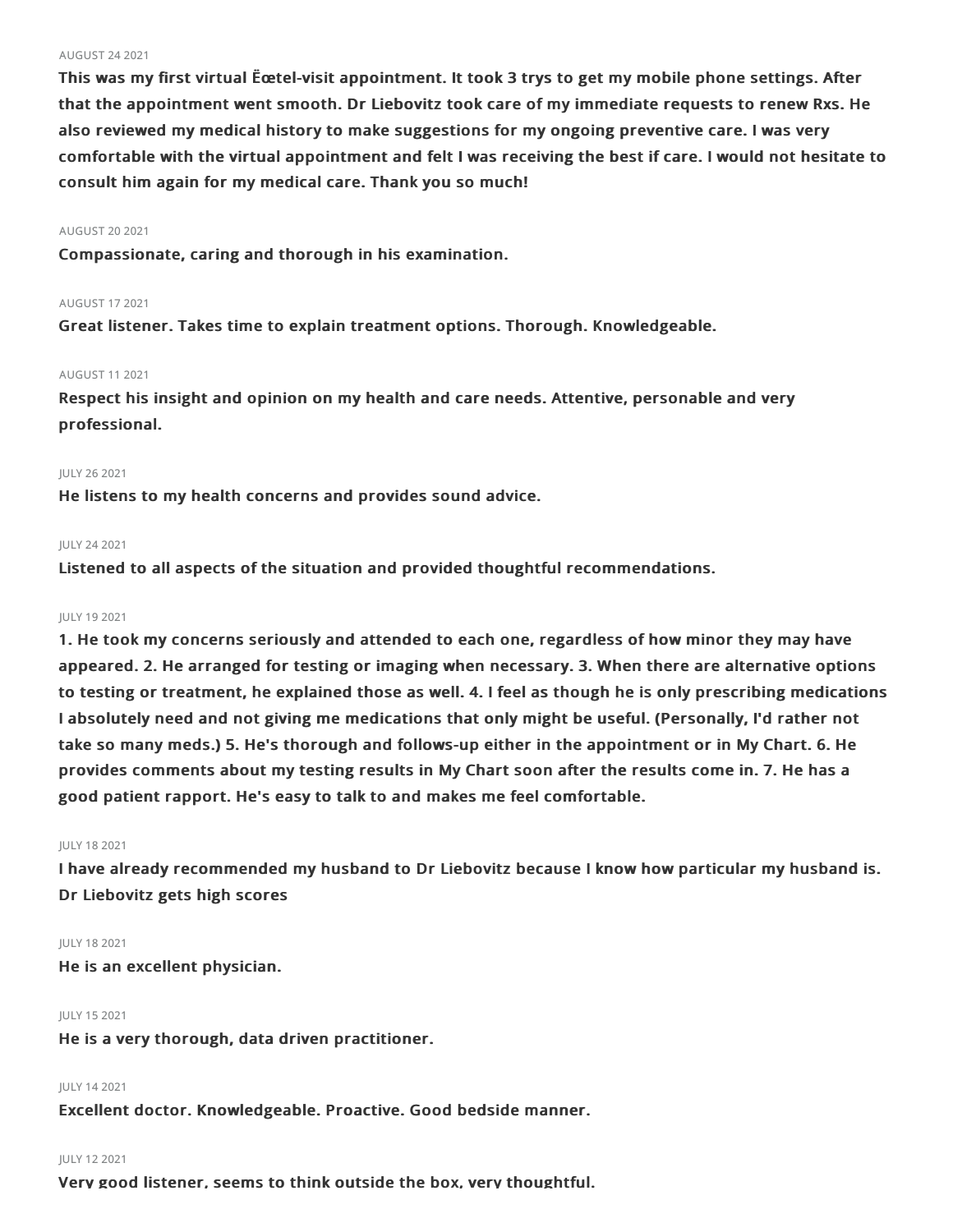Very good listener, seems to think outside the box, very thoughtful.

#### JULY 112021

He is caring and attentive.listens well.

#### JUNE 242021

He is very knowledgeable and thoughtful

## JUNE 152021

A kind, extremely competent doctor who has excellent diagnostic skills.

## MAY 242021

He the best

#### MAY 172021

Very knowledgeable, amiable and a good listener.

#### MAY 132021

Dr. Liebovitz is a fantastic doctor. He always has time to discuss everything I have going on and is very thorough and caring in his approach to my healthcare.

#### MAY 22021

### He is amazing!!

APRIL262021

He is an excellent health primary care physician in every resspect.

APRIL202021

Liked Dr's bedside manners and thoroughness.

#### APRIL142021

Excellent doctor. Explains things well. Takes the time to know a patient. Proactive on dealing with potential issues.

APRIL 12 2021

Hes a good Dr. listens

APRIL 11 2021

My Dr. Great Dr. Good 1 on 1 conversations.

### APRIL72021

He listened, provided direct advice and arranged for a referral if I needed more assistance

## APRIL72021

## Has great personally.

## MARCH 29 2021

Based on my visits and interaction with Dr. Liebovitz I have full confidence in his professional opinion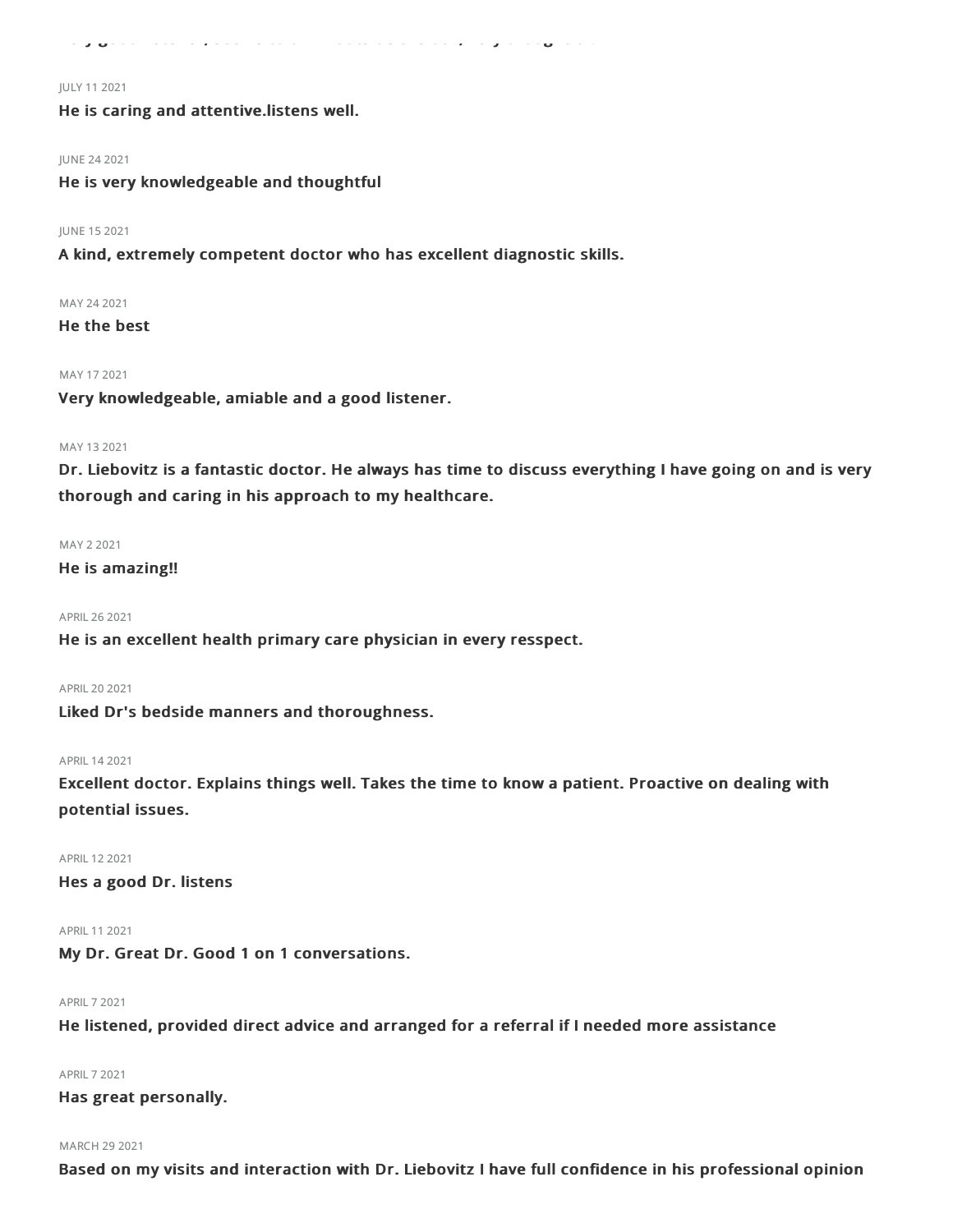## and advice for my health needs.

#### MARCH 252021

The doctor explains very simply what actions I need to take

#### MARCH 252021

Great listener, knowledgeable, explains care plan, offers lifestyle advice to improve health. Trusted.

#### MARCH 242021

He is very knowledgeable and friendly

#### MARCH 152021

I liked his mannerisms and he explained everything clearly. Very patient.

#### MARCH 142021

Dr. Liebovitz is very caring and was helpful.

#### MARCH 112021

I thought he was a kind caring Dr.

#### MARCH 10 2021

He is very thorough and patient during my visit and answers all of my questions.

#### MARCH 102021

He is very attentive to my needs. Have been going to him for many years.

#### MARCH 82021

Attentive doctor who was a good listener and acted quickly on my needs

#### MARCH 72021

I think Dr. l,is at the top of his game. Very competent.

#### MARCH 42021

I am a new patient with Dr Liebobitz i had a good first impression. I was very comfortable speaking with him Dr Liebobitz was easy to talk with and he answered my questions

#### MARCH 42021

He is personable and professional, is clear in his explanations and always provides suggestions on how I can improve my health.

#### **FEBRUARY 28 2021**

Dr. Liebovitz is highly qualified diagnostician and takes time to evaluate the whole person

#### **FEBRUARY 23 2021**

I found Dr. to be extremely knowledgeable and kind. He listened also took time to explain his decisions.

#### FEBRUARY 17 2021

He is extremely knowledgeable and provides detailed explanations and follow up for my care.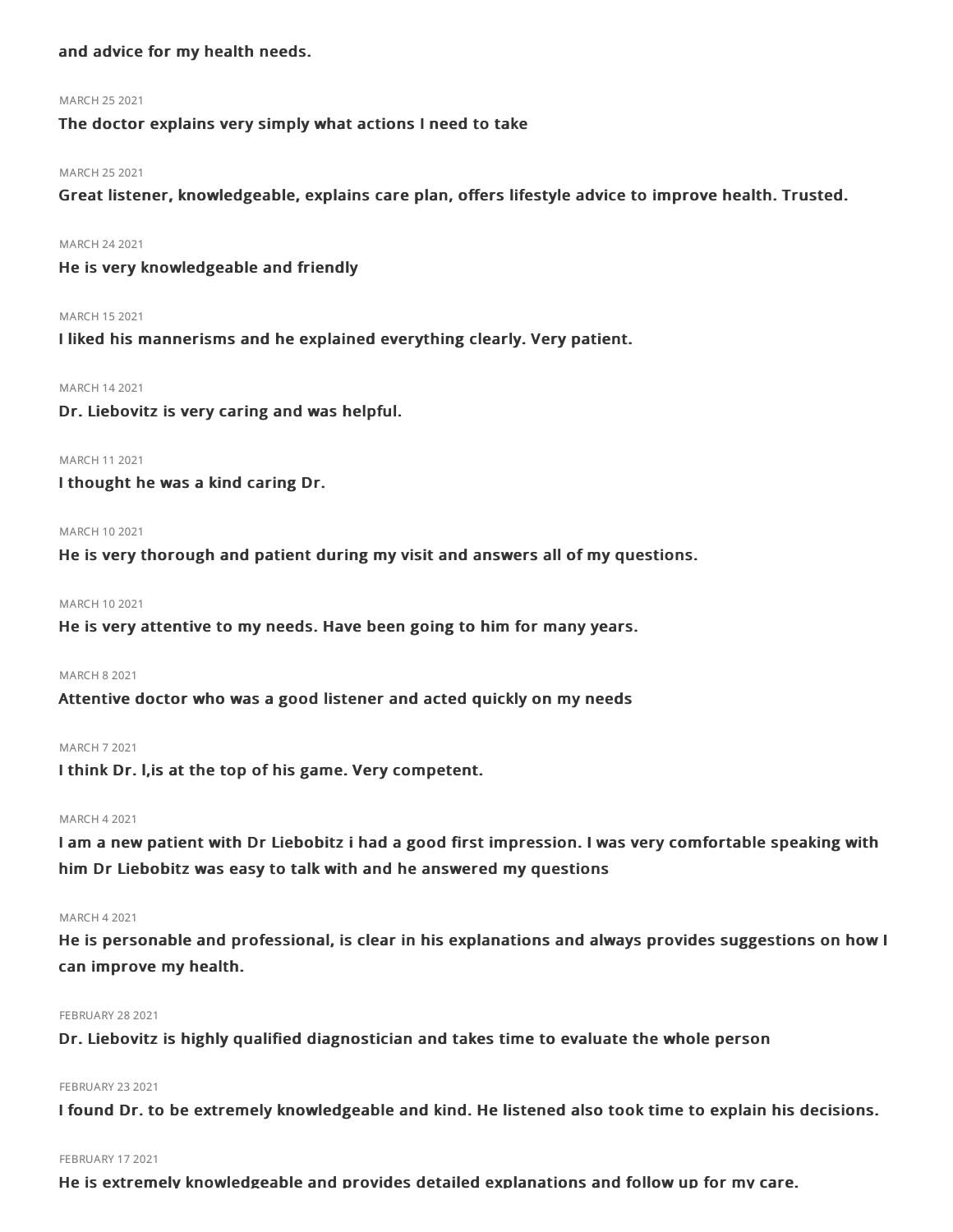He is extremely knowledgeable and provides detailed explanations and follow up for my care.

#### FEBRUARY 15 2021

Dr Liebovitz is very patient and listens to your concerns. Professional .

FEBRUARY 132021

He listens and insures that all his patients questions are answered.

### FEBRUARY 11 2021

Listens to the patient and careful with Details.

#### FEBRUARY 11 2021

Dr. D.M. Liebovitz has been amazing so far.

#### FEBRUARY 8 2021

My previous primary care doctor retired in 2020; I was his patient for nearly 40 years. I have just had my first appointment with Dr. David Liebovitz, and am very satisfied with his professional demeanor, attention, and thoroughness. I am optimistic about continuing to see Dr. Liebovitz for my primary care.

FEBRUARY 72021 My Dr. Good man.

FEBRUARY 42021

Dr. was thorough and genuinely seemed to care.

FEBRUARY 32021 Very impressive first visit.

FEBRUARY 22021 You wouldnt find a better doctor

### FEBRUARY 12021

CARING, PROFESSIONAL....answerers all questions.....gives sound, practical , advice . Treats patients as individuals not numbers ( as in whose next )

JANUARY 28 2021

He was very nice and caring he listened to my health concerns

JANUARY 27 2021

He listens and to me and look for solutions to my problems

#### JANUARY 27 2021

Dr Liebovitz is great I've been under his care for over 10 years

#### JANUARY 21 2021

takes time to listen and partners with patient to develop and understand care plan.

JANUARY 182021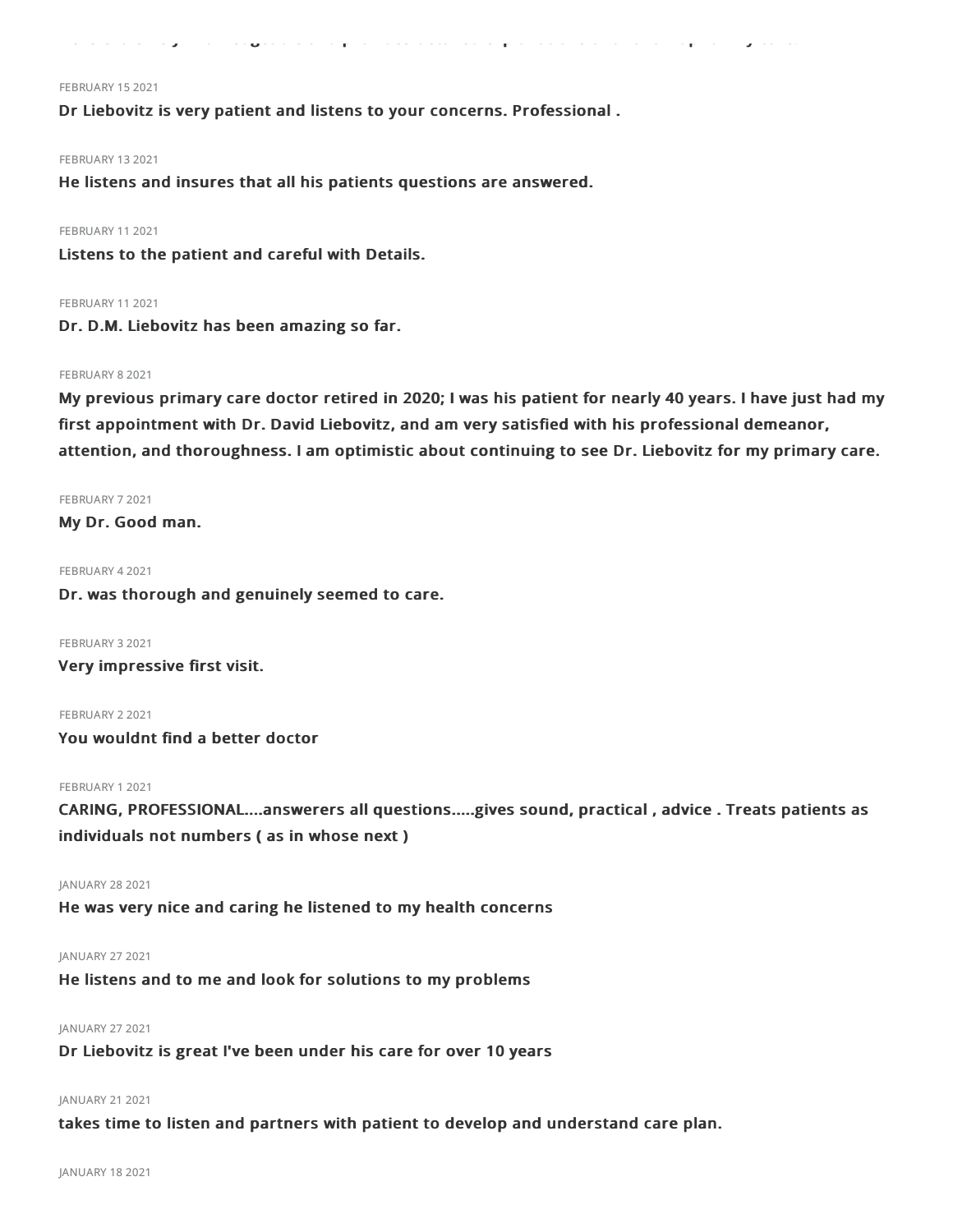## Great Dr. Good man.

#### JANUARY 142021

He is not my PCP, but he took the time to treat me as if he were. He was very thorough and clear. Excellent communication.

JANUARY 112021

Seems like a genuine thorough competent doctor

JANUARY 72021

He is simply the best.

JANUARY 72021

Dr. Liebovitz addressed all of my concerns.

#### DECEMBER 182020

Ive been with him for some thirteen years or so . I enjoy his knowledge of my medical care.

DECEMBER 172020

Excellent service.

#### DECEMBER 32020

He was very helpful today.

## DECEMBER 32020

Dr. Liebovitz has a passion for those whom he serves. Ive been with him some fifteen years or so. Truly a good person!

NOVEMBER 252020

Knows what he is doing

NOVEMBER 162020

My pcp I wouldn't change excellence and knowledge.

## NOVEMBER 162020

Excellent doctors and care.

## NOVEMBER 152020

Dr. Liebovitz really listens, is thorough in understanding current issues and past history. I feel confident in his treatment plans because he explains why tests are being done, or referrals are being made...

## NOVEMBER 152020

He took a lot of time with me. He explained everything thoroughly.

#### NOVEMBER 122020

I likehim and spends time to talk snd provide answers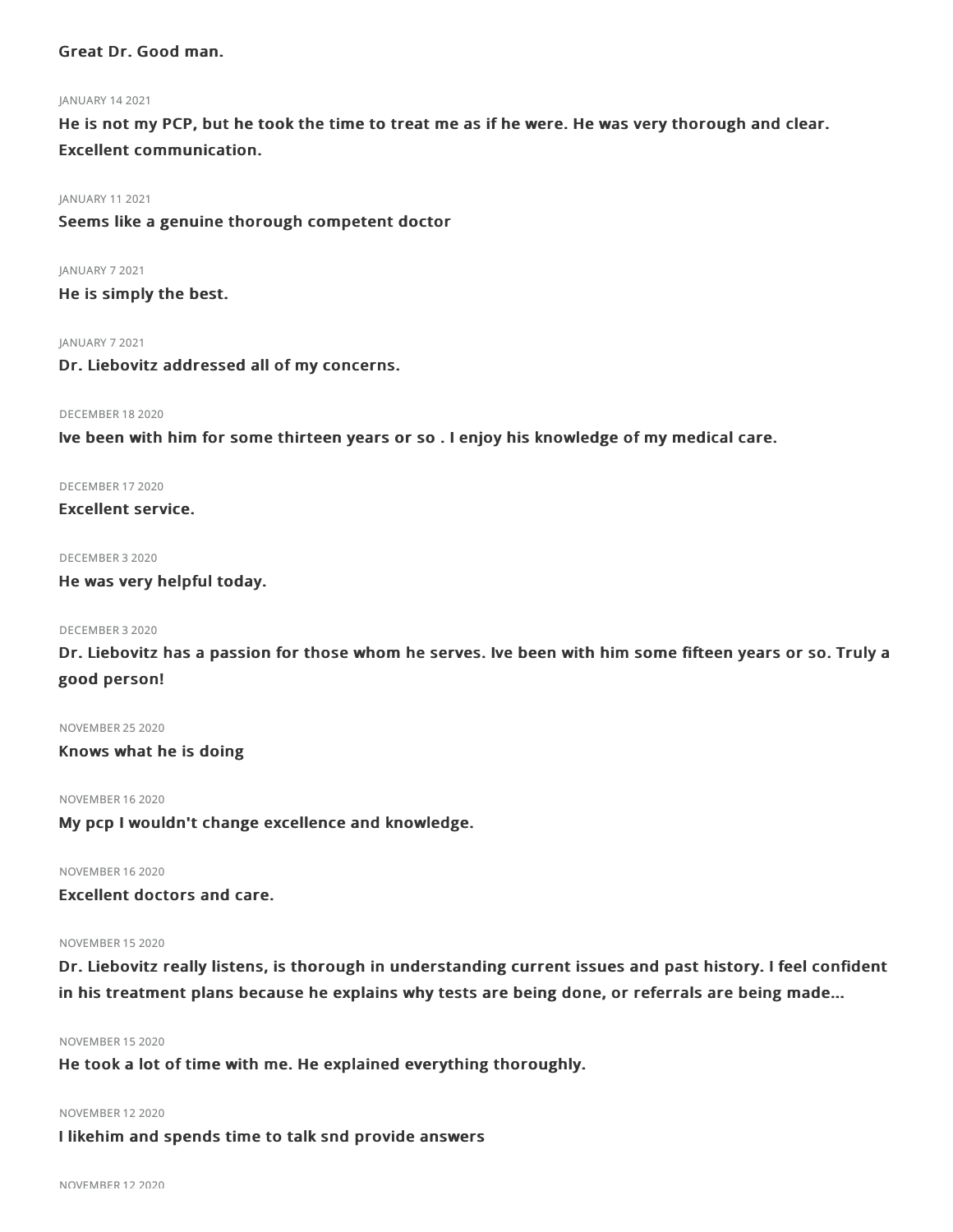#### NOVEMBER 122020

## I really like my new doctor , David Liebovitz

#### NOVEMBER 122020

The doctor was really great not only did he follow up with my prior concerns to address my new or concerns and try to piece together what the outlying condition is I really like him very easy to talk to

#### NOVEMBER 122020

I've only visited twice and it has not taken long to see the doctorâ€**š** It is clean and socially distance

NOVEMBER 112020

Very nice Doctor.. Thorough. I like him. I would like to keep him as my Dr if I can.

#### NOVEMBER 112020

My visit went well.

#### NOVEMBER 92020

Dr. Liebovitz is kind caring and an excellent physician.

NOVEMBER 92020

Very professional and good listener

NOVEMBER 92020

## Good follow up

NOVEMBER 92020 He's my Dr. and I thank the good lord for that.

NOVEMBER 92020 Great hospital great doctors.

#### NOVEMBER 92020

My appointments have been thorough and everything has been explained to me. He listens to me.

#### NOVEMBER 92020

All of my conditions/concerns have been addressed. The staff is genuinely concerned for my overall wellbeing.

#### NOVEMBER 52020

He is the consummate physician to his patients.

## NOVEMBER 52020

Professional, compassion,knowledgeable ,consistent department and staff.

#### NOVEMBER 42020

Dr.L. is both extremely competent and very thorough.